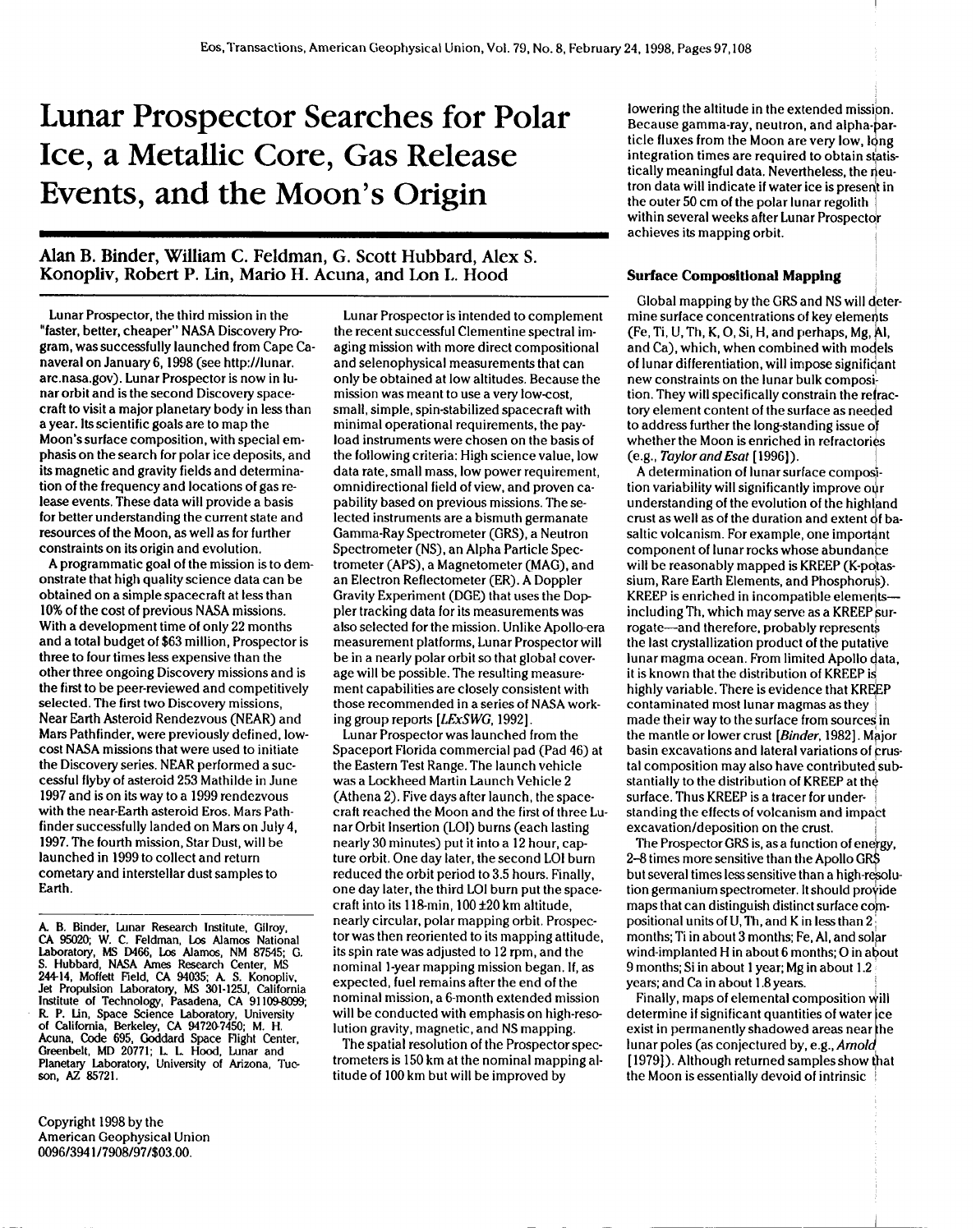

Fig. 1. The Lunar Prospector spacecraft mounted on its Star 37 Translunar Injection stage as seen in the acoustic test chamber at the Lockheed Martin facilities in Sunnyvale, Calif.

water, history shows that cometary and carbonaceous chondrite meteorite impacts have brought water to the Moon. Clementine observations indicate that permanently shadowed regions do exist and may contain significant quantities of water ice [Nozette, et al., 1996]. though the latter conclusion is disputed on the basis of groundbased radar observations.

## **Gravity Mapping**

The DGE will provide high-resolution measurements of the crustal gravity field across the lunar near side, long-wavelength gravity anomalies over the entire Moon, and further constraints on the lunar moment of inertia. Because of the low altitude and polar orbit, the

**Prospector measurements will represent a ~ig** $n$  **ificant improvement** over those obtained dur**ing the Apollo program or with Clementinej Specifically, Prospector is expected to im- ~ prove the resolution of the entire nearside ~f ! gree and order 90 (that is, 2" or 60 kmsurfa e the Moon, including polar regions, to abou deresolution).**

**The lunar gravity field will be determined ~y two-way** coherent Doppler **tracking** of the space $c$  **craft acquired** at the Deep Space Network  $com$ **plexes in Goldstone, California; Madrid, Spa n; 4 and Canberra, Australia, Although there is n direct tracking of the lunar farside, long wave- ~ length gravity information will be improved, I especially** for the higher latitudes of the far side. **High-resolution mapping of the lunar farside'will have to wait for a future mission with direct ~b servation using two spacecraft** or **an** on-board **gradiometer** on a single spacecraft. With topog**raphy, the gravity field allows one to probe the interior structure of the Moon, although I nonuniquely. With additional constraints, th s can lead to an understanding of Iunartectolic and thermal evofution.** <sup>I</sup>

 $B$ ased on the Apollo and Lunar Orbiter data, **Iunargravity models with resolution of as much as degree and order 60 have been con** structed (e.g., *Konopliv et al.* [1993]). The Cle**mentine mission, with a Iaseraltimeter,**  $s$  **isomificantly** improved what we know about **the topography of the Moon** [Smith et al., I **1996]. The improved Iunargravity field de-l rived from Lunar Prospector data will allo d, in \ Studies that will benefit from the bettergra ity conjunction with Clementine topography, or better selenophysical modeling of the Moo models Y include crustal thickness investigations, which are important when addressin <sup>b</sup> such issues as nearside-farside lunar dicho - ! omy, as well as long-wavelength compens~ tion studies, The higher resolution of the ' 1 is a simple, spin-stabilized spacecraft that egravity field will be useful in short wavelen th studies** of lithospheric support as well as stud**ies involving lunar mascons. Since Prospe tor quires minimal propulsive maneuvers, it will 4 long-term effects of the gravity field for mi ion provide a valuable data set for investigating pfanning and science. As a precursor, it will determine the fuel costs for any lunar mission that follows, such as the proposed Japanese SE-LENE mission (see NASDA Report 64, Oct. 1 1997; http://www.nasda.go. jp). !**

**All of the historical Doppler tracking data: (including Clementine) will be combined wit \ the Prospector data into a global spherical armonicsolution of at least degree and orde/60. This solution will be made available to the ~cientific** community one month after launch<sup>1</sup>, **The** coefficients, full covariance, and corre**spending maps will be archived at the Geo~ ciences Node of the Planetary Data System'in St.** Louis, Mo. (see http://wwwpds.wustl.com).